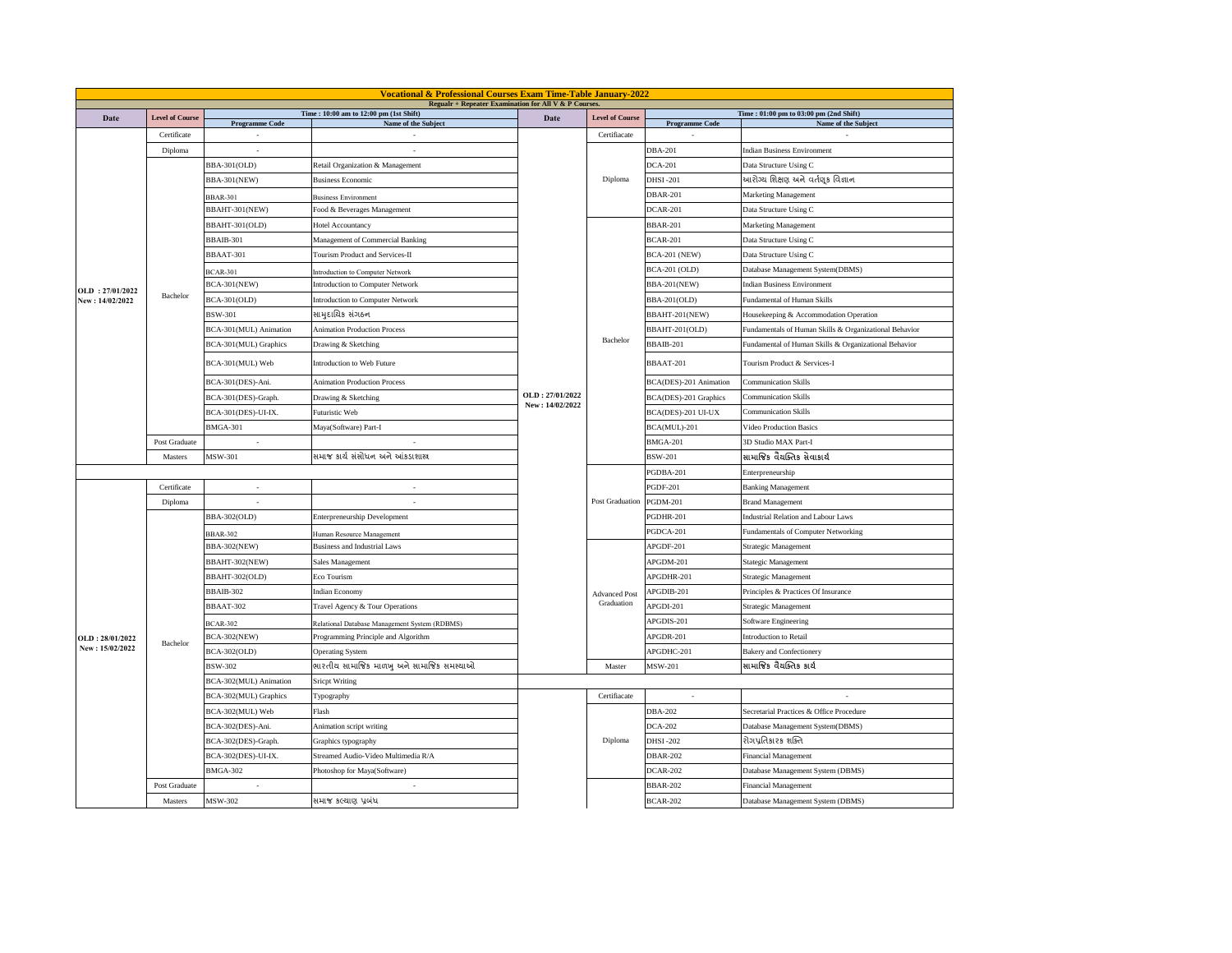|                                    |               |                          |                                                          |                 |                        | <b>BCA-202 (NEW)</b>   | Database Management System(DBMS)              |
|------------------------------------|---------------|--------------------------|----------------------------------------------------------|-----------------|------------------------|------------------------|-----------------------------------------------|
|                                    | Certificate   | ×.                       | ٠                                                        |                 |                        | <b>BCA-202 (OLD)</b>   | Data Structure Using C                        |
|                                    | Diploma       |                          | ×,                                                       |                 |                        | <b>BBA-202(NEW)</b>    | Secretarial Practices & Office Procedure      |
|                                    |               | BBA-303(OLD)             | <b>Service Marketing</b>                                 |                 |                        | BBA-202(OLD)           | <b>Indian Economic</b>                        |
|                                    |               | <b>BBAR-303</b>          | Management & Information System                          |                 |                        | BBAHT-202(NEW)         | <b>Food Production Techniques</b>             |
|                                    |               | <b>BBA-303(NEW)</b>      | Management & Information System                          |                 | Bachelor               | BBAHT-202(OLD)         | Secretarial Practices & Office Procedure      |
|                                    |               | BBAHT-303(NEW)           | <b>Banquet Management</b>                                |                 |                        | BBAIB-202              | Secretarial Practices & Office Procedure      |
|                                    |               | BBAHT-303(OLD)           | <b>HRM</b> In Hotels                                     |                 |                        | BBAAT-202              | <b>Aviation Security</b>                      |
|                                    |               | BBAIB-303                | Values and Ethics in Business                            |                 |                        | BCA(DES)-202 Animation | Visual Communication                          |
|                                    |               | BBAAT-303                | <b>HRM</b>                                               | OLD: 28/01/2022 |                        | BCA(DES)-202 Graphics  | Visual Communication                          |
|                                    |               | <b>BCAR-303</b>          | System Programming and Introducation to Microprocessor   | New: 15/02/2022 |                        | BCA(DES)-202 UI-UX     | Visual Communication                          |
| OLD: 29/01/2022                    | Bachelor      | <b>BCA-303 (NEW)</b>     | Relational Database Management System (RDBMS)            |                 |                        | BCA(MUL)-202           | After Effects                                 |
| New: 16/02/2022                    |               | BCA-303 (OLD)            | Object Oriented Programming Using C++                    |                 |                        | <b>BMGA-202</b>        | Photoshop for 3D Studio MAX                   |
|                                    |               | <b>BSW-303</b>           | <b>Personality Development</b>                           |                 |                        | <b>BSW-202</b>         | સામાજિક જૂથકાર્ય                              |
|                                    |               | BCA-303(MUL) Animation   | Flash                                                    |                 |                        | PGDBA-202              | Marketing Management                          |
|                                    |               | BCA-303(MUL) Graphics    | 3D Max Part-I                                            |                 |                        | <b>PGDF-202</b>        | Security Analysis and Portfolio Management    |
|                                    |               | BCA-303(MUL) Web         | Adv. Action Scripting                                    |                 | <b>Post Graduation</b> | <b>PGDM-202</b>        | Service Marketing                             |
|                                    |               | BCA-303(DES)-Ani.        | 2D Animation & Publication                               |                 |                        | PGDHR-202              | Human Resource Planning                       |
|                                    |               | BCA-303(DES)-Graph.      | 3D Graphics-1                                            |                 |                        | PGDCA-202              | <b>Web Application Development</b>            |
|                                    |               | BCA-303(DES)-UI-IX.      | Sophisticated script Language                            |                 |                        | APGDF-202              | <b>International Business</b>                 |
|                                    |               | <b>BMGA-303</b>          | Maya(Software) Part-II                                   |                 |                        | APGDM-202              | <b>International Business</b>                 |
|                                    | Post Graduate | $\overline{\phantom{a}}$ | $\overline{\phantom{a}}$                                 |                 |                        | APGDHR-202             | <b>International Business</b>                 |
|                                    | Masters       | <b>MSW-303</b>           | કુટુંબ, બાળ અને ચુવા કલ્યાણ                              |                 | <b>Advanced Post</b>   | APGDIB-202             | Principles & Practices Of Banking             |
|                                    |               |                          |                                                          |                 | Graduation             | APGDI-202              | Management Control Systems                    |
|                                    | Certificate   | $\cdot$                  | ٠                                                        |                 |                        | APGDIS-202             | Programming in $C & C + +$                    |
|                                    | Diploma       |                          |                                                          |                 |                        | APGDR-202              | Retail Information System & CRM               |
|                                    |               | <b>BBA-304(OLD)</b>      | Financial Management                                     |                 |                        | APGDHC-202             | <b>Advance Food Production</b>                |
|                                    |               | <b>BBAR-304</b>          | <b>Business Analytics</b>                                |                 | Master                 | <b>MSW-202</b>         | સામાજિક જ્રથકાર્ય                             |
|                                    |               | <b>BBA-304(NEW)</b>      | <b>Basic of Research Methods</b>                         |                 |                        |                        |                                               |
|                                    |               | BBAHT-304(NEW)           | Advance House Keeping                                    |                 | Certifiacate           | $\sim$                 | $\sim$                                        |
|                                    |               | BBAHT-304(OLD)           | <b>Advance Service Techniques</b>                        |                 |                        | <b>DBA-203</b>         | <b>Computer Application</b>                   |
|                                    |               | BBAIB-304                | Financial Management                                     |                 |                        | <b>DCA-203</b>         | Digital Electronics and Computer Organization |
|                                    |               | BBAAT-304                | Management Information System                            |                 | Diploma                | <b>DHSI-203</b>        | સંક્રમણક્ષમ (ચેપી) અને બિન-સંક્રમિત રોગો      |
|                                    |               | <b>BCAR-304</b>          | Object Oriented Concepts & Programming-II (Advance Java) |                 |                        | <b>DBAR-203</b>        | <b>Computer Application</b>                   |
| OLD: 30/01/2022<br>New: 17/02/2022 | Bachelor      | <b>BCA-304(NEW)</b>      | System Programming & Introduction to Microprocessor      |                 |                        | DCAR-203               | Digital Electronics and Computer Organisation |
|                                    |               | <b>BCA-304(OLD)</b>      | System Programming & Introduction to Microprocessor      |                 |                        | <b>BBAR-203</b>        | <b>Computer Application</b>                   |
|                                    |               | BCA-304(MUL) Animation   | 3D Studio Max                                            |                 |                        | <b>BCAR-203</b>        | Digital Electronics and Computer Organisation |
|                                    |               | BCA-304(MUL) Graphics    | 3D Max Part-II                                           |                 |                        | <b>BCA-203 (NEW)</b>   | Digital Electronics and Computer Organization |
|                                    |               | BCA-304(MUL) Web         | Fireworks                                                |                 |                        | <b>BCA-203 (OLD)</b>   | Financial Accounting and Management           |
|                                    |               | BCA-304(DES)-Ani.        | 3D Illusion -1                                           |                 |                        | <b>BBA-203(NEW)</b>    | <b>Computer Application</b>                   |
|                                    |               | BCA-304(DES)-Graph.      | Graphics - 2                                             |                 |                        | <b>BBA-203(OLD)</b>    | Secretarial Practice & Office Procedure       |
|                                    |               | BCA-304(DES)-UI-IX.      | Website Prototypes & Application Interfaces S/W          |                 |                        | BBAHT-203(NEW)         | Marketing Management                          |
|                                    |               | <b>BMGA-304</b>          | Combustion                                               |                 | Bachelor               | BBAHT-203(OLD)         | Quantitative Techniques                       |
|                                    | Post Graduate | ٠                        | ٠                                                        |                 |                        | BBAIB-203              | Quantitative Techniques                       |
|                                    | Masters       | ä,                       | ×.                                                       |                 |                        | BBAAT-203              | Front Office Management                       |
|                                    |               |                          |                                                          |                 |                        |                        |                                               |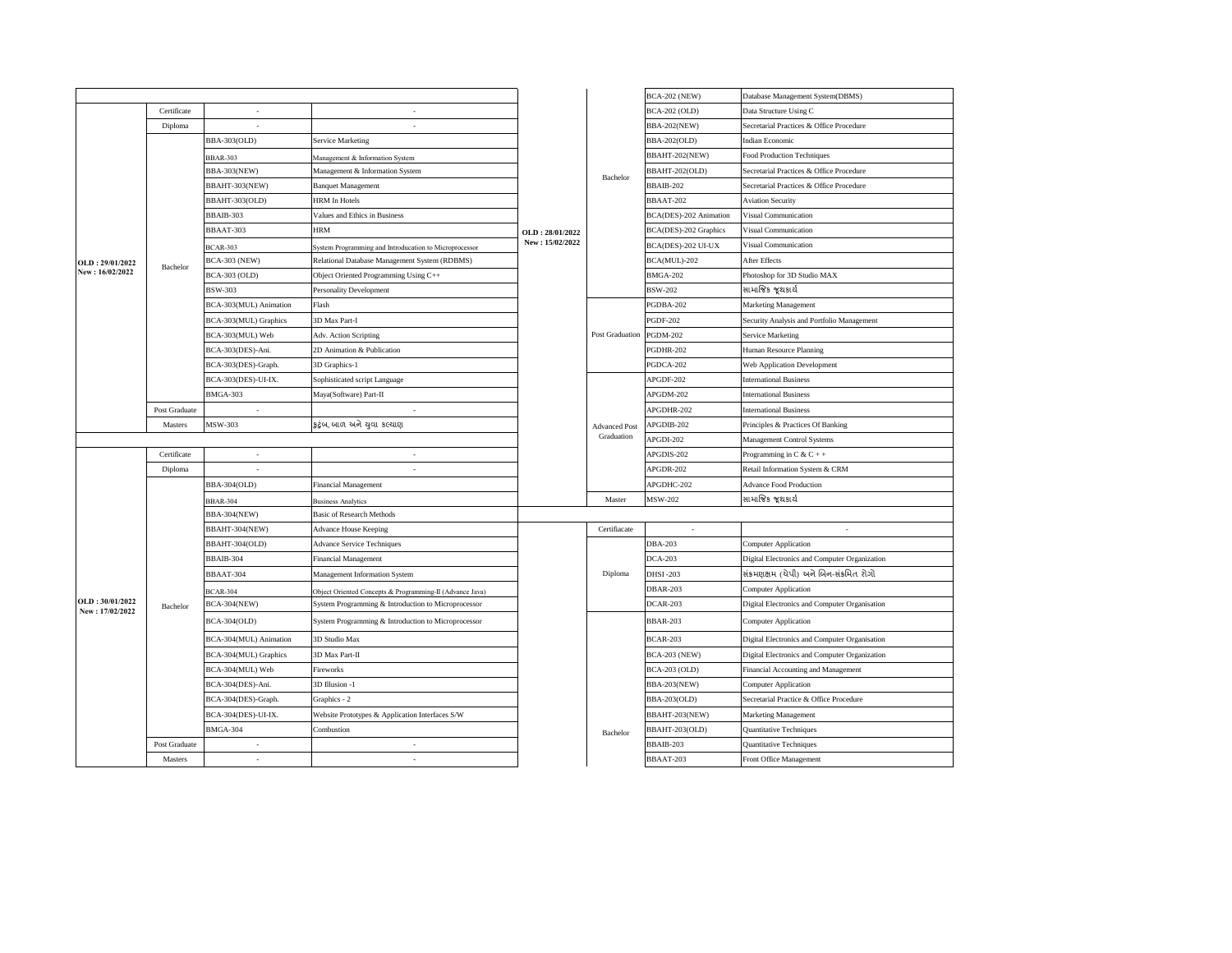|                                    |               |                        |                                               |                                    |                      | BCA(DES)-203 Animation | Architecture Design-1                                |
|------------------------------------|---------------|------------------------|-----------------------------------------------|------------------------------------|----------------------|------------------------|------------------------------------------------------|
|                                    | Certificate   |                        |                                               | OLD: 29/01/2022                    |                      | BCA(DES)-203 Graphics  | Compositions & Printing Technology                   |
|                                    | Diploma       |                        |                                               | New: 16/02/2022                    |                      | BCA(DES)-203 UI-UX     | Object Oriented Computer Programming Language        |
|                                    |               | BBA-305(OLD)           | Capital & Money Market                        |                                    |                      | BCA(MUL)-203           | Digital Audio                                        |
|                                    |               | BBAHT-305(NEW)         | Human Resource Management                     |                                    |                      | <b>BMGA-203</b>        | 3D Studio MAX Part-II                                |
|                                    |               | BBAHT-305(OLD)         | French                                        |                                    |                      | <b>BSW-203</b>         | સામાજિક વિજ્ઞાનોનો પરિચય                             |
|                                    |               | <b>BBAIB-305</b>       | Management & Information System               |                                    |                      | PGDBA-203              | Human Resource Management                            |
|                                    |               | BBAAT-305              | <b>Airport Business</b>                       |                                    |                      | <b>PGDF-203</b>        | <b>Financial Statement Analysis</b>                  |
|                                    |               | <b>BCAR-305</b>        | Personality Development                       |                                    | Post Graduation      | <b>PGDM-203</b>        | Digital Marketing                                    |
|                                    |               | BCA(NEW)-305           | System Analysis and Design                    |                                    |                      | PGDHR-203              | Human Resource Development                           |
| OLD: 31/01/2022<br>New: 18/02/2022 | Bachelor      | BCA(OLD)-305           | Relational Database Management System (RDBMS) |                                    |                      | PGDCA-203              | Mobile Application Development                       |
|                                    |               | BCA-305(MUL) Animation | Video Production Basics                       |                                    |                      | APGDF-203              | Business Ethics & Corporate Governance               |
|                                    |               | BCA-305(MUL) Graphics  | <b>Animation Production Process</b>           |                                    |                      | APGDM-203              | Business Ethics & Corporate Governance               |
|                                    |               | BCA-305(MUL) Web       | ASP.NET                                       |                                    |                      | APGDHR-203             | Business Ethics & Corporate Governance               |
|                                    |               | BCA-305(DES)-Ani.      | 3D Illusion -2                                |                                    | <b>Advanced Post</b> | APGDIB-203             | <b>Insurance Product</b>                             |
|                                    |               | BCA-305(DES)-Graph.    | <b>Animation Production Process</b>           |                                    | Graduation           | APGDI-203              | Supply Chain Management                              |
|                                    |               | BCA-305(DES)-UI-IX.    | Open Source server side web application       |                                    |                      | APGDIS-203             | Management Information System                        |
|                                    |               | <b>BMGA-305</b>        | Working with Sound Forge-II                   |                                    |                      | APGDR-203              | Warehousing & Supply Chain Management                |
|                                    | Post Graduate |                        |                                               |                                    |                      | APGDHC-203             | <b>Cultral Tourism Management</b>                    |
|                                    | Masters       | MSW-305                | મનોચિકિત્સક સમાજ કાર્ય                        |                                    | Master               | <b>MSW-203</b>         | સામદાયિક સંગઠન કાર્ય                                 |
|                                    |               |                        |                                               |                                    |                      |                        |                                                      |
|                                    | Certificate   |                        |                                               |                                    | Certifiacate         | ÷                      |                                                      |
|                                    | Diploma       |                        | $\sim$                                        |                                    |                      | <b>DBA-204</b>         | Organisational Behavior                              |
|                                    |               | BBA-306(OLD)           | E-Commerce                                    |                                    |                      | <b>DCA-204</b>         | Object Oriented Concepts & Programming-I (Core Java) |
|                                    |               | BBAHT-306(NEW)         | <b>Services Marketing</b>                     |                                    | Diploma              | <b>DHSI-204</b>        | અંગત સ્વાસ્થ્ય                                       |
|                                    |               | BBAHT-306(OLD)         | <b>Banqueting Management</b>                  |                                    |                      | <b>DBAR-204</b>        | Individual and Organisational Behaviour              |
|                                    |               | BBAIB-306              | Cost & Management Accountancy                 |                                    |                      | DCAR-204               | Object Oriented Concepts & Programming-1 (Core Java) |
|                                    |               | BBAAT-306              | <b>Airline Marketing</b>                      |                                    |                      | <b>BBAR-204</b>        | Individual and Organisational Behaviour              |
|                                    |               | BCA-306(MUL) Animation | Premiere                                      |                                    |                      | <b>BCAR-204</b>        | Object Oriented Concepts & Programming-1 (Core Java) |
|                                    |               | BCA-306(MUL) Graphics  | Flash                                         |                                    |                      | <b>BCA-204 (NEW)</b>   | Object Oriented Concepts & Programming-I (Core Java) |
|                                    |               | BCA-306(MUL) Web       | E-Commerce                                    |                                    |                      | <b>BCA-204 (OLD)</b>   | Mathematics Part-I (Fundamentals)                    |
| OLD: 01/02/2022<br>New: 19/02/2022 | Bachelor      | BCA-306(DES)-Ani.      | Virtual Reality                               |                                    |                      | <b>BBA-204(NEW)</b>    | Organisational Behavior                              |
|                                    |               | BCA-306(DES)-Graph.    | Publication Technique-2                       |                                    |                      | <b>BBA-204(OLD)</b>    | Management of Human Resource                         |
|                                    |               | BCA-306(DES)-UI-IX.    | Global computer network-2                     |                                    |                      | BBAHT-204(NEW)         | Food & Bevarage Services                             |
|                                    |               | BMGA-306               | Multimedia Technology                         |                                    | Bachelor             | BBAHT-204(OLD)         | Introduction and Tourism Management                  |
|                                    |               | <b>BCA-501 (NEW)</b>   | Business Application and Introduction to ERP  |                                    |                      | BBAIB-204              | Indian Banking System                                |
|                                    |               | <b>BCA-501 (OLD)</b>   | E-Commerce                                    |                                    |                      | BBAAT-204              | Tourism Development                                  |
|                                    |               | <b>BSW-501</b>         | ક્રટ્રંબ સાથે સમાજકાર્ય વ્યવહાર               | OLD: 30/01/2022<br>New: 17/02/2022 |                      | BCA(DES)-204 Animation | Mapping Technology                                   |
|                                    |               | <b>BBA-501</b>         | Taxation                                      |                                    |                      | BCA(DES)-204 Graphics  | Vector Graphics & Printing                           |
|                                    | Post Graduate | ٠                      |                                               |                                    |                      | BCA(DES)-204 UI-UX     | Web Development Language                             |
|                                    | Masters       |                        | $\sim$                                        |                                    |                      | BCA(MUL)-204           | Sound Forge                                          |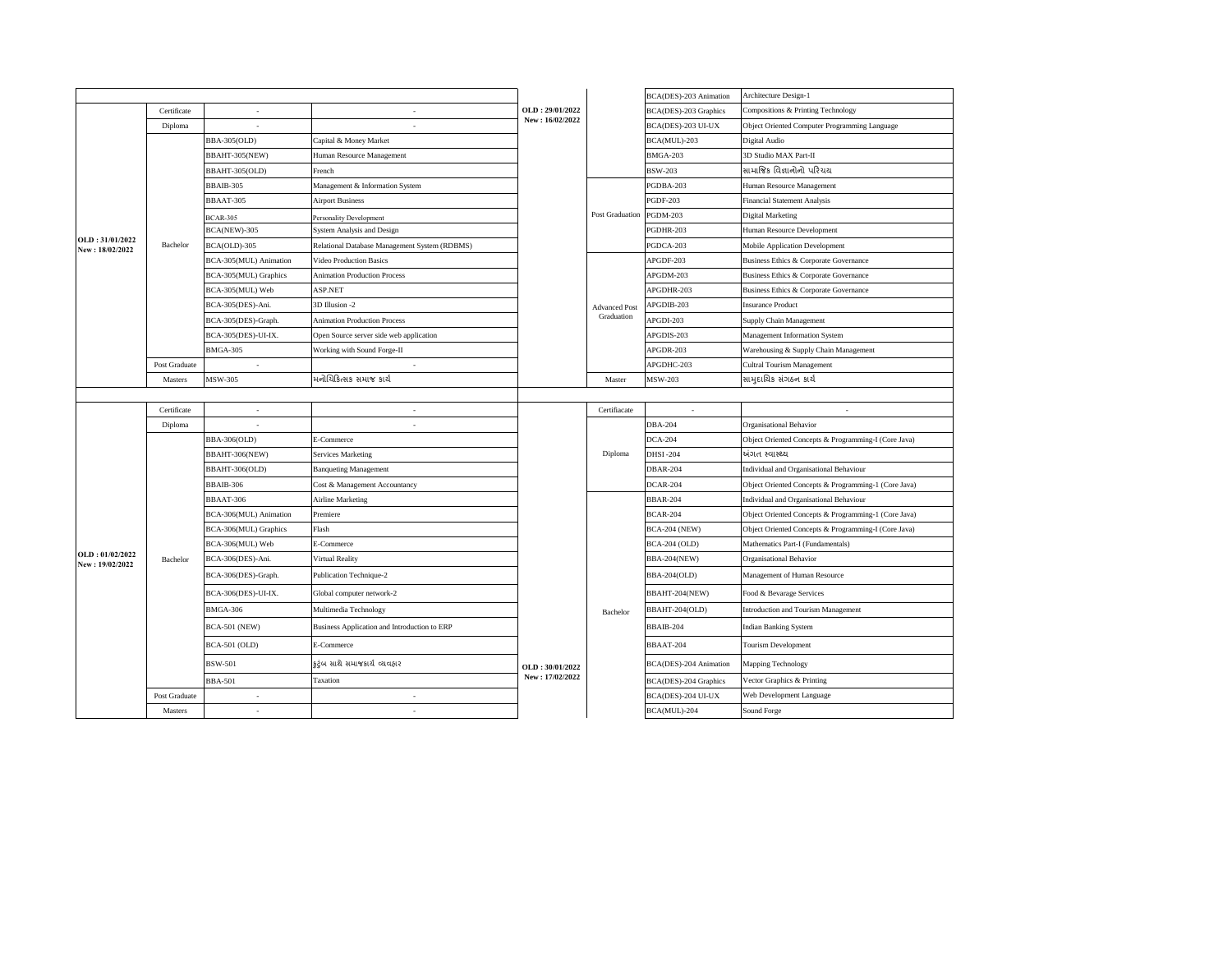|                 |               |                      |                                              |  |                          | <b>BMGA-204</b>          | Character Studio                                     |
|-----------------|---------------|----------------------|----------------------------------------------|--|--------------------------|--------------------------|------------------------------------------------------|
|                 | Certificate   | ×.                   |                                              |  |                          | PGDBA-204                | Financial Management                                 |
|                 | Diploma       |                      |                                              |  | Post Graduation PGDM-204 | <b>PGDF-204</b>          | <b>Taxation for Managers</b>                         |
|                 |               | BBAHT-307(NEW)       | French                                       |  |                          |                          | <b>International Marketing</b>                       |
|                 |               | BBAHT-307(OLD)       | Food & Beverage Management & Cost Control    |  |                          | PGDHR-204                | <b>International HRM</b>                             |
|                 |               | BBAIB-307            | Capital & Money Marketing                    |  |                          | PGDCA-204                | Object Oriented Analysis and Design                  |
|                 |               | BBAAT-307            | FLT Operation Management                     |  |                          | APGDF-204                | Management Control Systems                           |
| OLD: 02/02/2022 | Bachelor      | <b>BMGA-307</b>      | Virtual Reality                              |  |                          | APGDM-204                | Management Control Systems                           |
| New: 20/02/2022 |               | <b>BCA-502 (NEW)</b> | Object Oriented Analysis and Design          |  |                          | APGDHR-204               | Management Control Systems                           |
|                 |               | BCA-502 (OLD)        | Business Application and Introduction to ERP |  | <b>Advanced Post</b>     | APGDIB-204               | <b>Insurance Management</b>                          |
|                 |               | BSW-502              | બાળકો અને યુવાનો સાથે સમાજકાર્ય              |  | Graduation               | APGDI-204                | <b>International Trade</b>                           |
|                 |               | <b>BBA-502</b>       | <b>Management Accounting</b>                 |  |                          | APGDIS-204               | Operation System & System Software                   |
|                 |               |                      |                                              |  |                          | APGDR-204                | Retail Management                                    |
|                 | Post Graduate |                      |                                              |  |                          | APGDHC-204               | <b>Team Management</b>                               |
|                 | Masters       | ×.                   | $\sim$                                       |  | Master                   | $\sim$                   | ٠.                                                   |
|                 |               |                      |                                              |  |                          |                          |                                                      |
|                 | Certificate   |                      |                                              |  | Certifiacate             | $\overline{\phantom{a}}$ |                                                      |
|                 | Diploma       |                      |                                              |  | Diploma                  | <b>DHSI-205</b>          | જાઠેર આરોગ્ય અધિનિયમ                                 |
|                 |               | BBAHT-308(OLD)       | Cultural Tourism Management                  |  |                          | <b>DCAR-205</b>          | System Analysis and Design                           |
|                 |               | BBAIB-308            | Role of International Financial Institutions |  |                          | <b>BCAR-205</b>          | System Analysis and Design                           |
|                 |               | <b>BBAAT-308</b>     | <b>Aviation Hazzards</b>                     |  |                          | <b>BCA-205 (OLD)</b>     | Introduction to Multimedia Systems & its Application |
| OLD: 03/02/2022 | Bachelor      | <b>BMGA-308</b>      | Media Digitisation and Production            |  |                          | <b>BBA-205(OLD)</b>      | <b>Business and Industrial Laws</b>                  |
| New: 21/02/2022 |               | <b>BCA-503 (NEW)</b> | Web Technology using FOSS (LAMP/WAMP)        |  |                          | BBAHT-205(NEW)           | Laws Related to Tourism Business                     |
|                 |               | <b>BCA-503 (OLD)</b> | Advanced Java                                |  |                          | BBAHT-205(OLD)           | <b>Marketing Management</b>                          |
|                 |               | <b>BSW-503</b>       | વિશિષ્ઠ ચોગ્યતા ધરાવતા લોકો સાથે સમાજકાર્ય   |  |                          | BBAIB-205                | Practices of Life Insurance                          |
|                 |               | <b>BBA-503</b>       | Human Resource Development                   |  | Bachelor                 | <b>BBAAT-205</b>         | Geography of Tourism-II                              |
|                 | Post Graduate | ×                    | ÷                                            |  |                          | BCA(DES)-205 Animation   | Architecture Design-2                                |
|                 | Masters       | ٠                    | $\sim$                                       |  |                          | BCA(DES)-205 Graphics    | <b>Digital Matt Painting</b>                         |
|                 |               |                      |                                              |  |                          |                          |                                                      |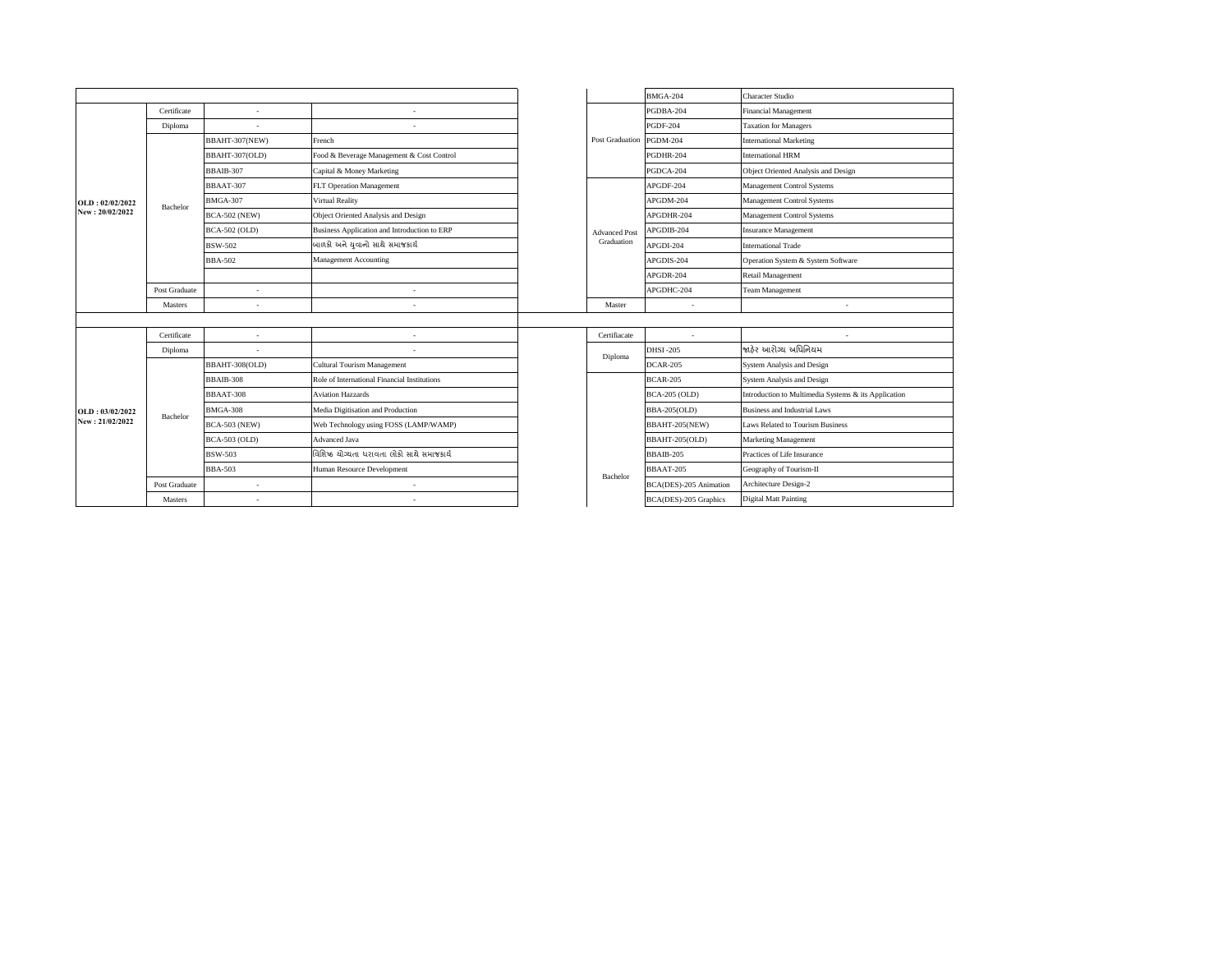|                                    |               |                      |                                                        |                                    |                      | BCA(DES)-205 UI-UX     | <b>Customised Markup Languages</b>                        |
|------------------------------------|---------------|----------------------|--------------------------------------------------------|------------------------------------|----------------------|------------------------|-----------------------------------------------------------|
|                                    | Certificate   | ×,                   | ×                                                      | OLD: 31/01/2022<br>New: 18/02/2022 |                      | BCA(MUL)-205 Graphics  | Compositions & Printing Technology                        |
|                                    | Diploma       | ÷.                   | $\sim$                                                 |                                    |                      | BCA(MUL)-205 Web       | JavaScript & Ajax                                         |
|                                    |               | BBAAT-309            | <b>Aviation Physiology</b>                             |                                    |                      | BCA(MUL)-205 Animation | 3D MAX Part-I                                             |
|                                    |               | <b>BCA-504 (NEW)</b> | Internet Programming (ASP. NET using C#)               |                                    |                      | <b>BMGA-205</b>        | HTML & CSS                                                |
|                                    |               | <b>BCA-504 (OLD)</b> | Software Project Management                            |                                    | Post Graduation      |                        |                                                           |
|                                    |               | BSW-601              | આપત્તિ વ્યવસ્થાપન                                      |                                    |                      | APGDF-205              | Taxation Direct & Indirect                                |
| OLD: 04/02/2022<br>New: 22/02/2022 | Bachelor      | <b>BCA-601 (NEW)</b> | Introduction to Multimedia Systems and its Application |                                    |                      | APGDM-205              | Marketing Research                                        |
|                                    |               | <b>BCA-601 (OLD)</b> | Computer Graphics                                      |                                    |                      | APGDHR-205             | <b>Labor Laws For Managers</b>                            |
|                                    |               | <b>BCA-601 (OLD)</b> | Object Oriented Analysis and Design                    |                                    | <b>Advanced Post</b> | APGDIB-205             | Management Information System                             |
|                                    |               | <b>BCA-601 (OLD)</b> | <b>Advance Multimedia Application</b>                  |                                    | Graduation           | APGDI-205              | <b>International Marketing</b>                            |
|                                    |               | <b>BBA-601</b>       | <b>Retail Banking</b>                                  |                                    |                      | APGDIS-205             | Database Management                                       |
|                                    | Post Graduate | $\sim$               | $\sim$                                                 |                                    |                      | APGDR-205              | Mall Management                                           |
|                                    | Masters       | $\epsilon$           | $\epsilon$                                             |                                    |                      | APGDHC-205             | Alcoholic Beverage                                        |
|                                    |               |                      |                                                        |                                    | Master               | <b>MSW-205</b>         | કાઉન્સેલિંગ- થીયરી અને પ્રેક્ટીસ                          |
|                                    | Certificate   |                      | $\overline{\phantom{a}}$                               |                                    |                      |                        |                                                           |
|                                    | Diploma       | ×                    | ×                                                      |                                    | Certifiacate         | ×,                     | ×                                                         |
| OLD: 05/02/2022                    |               | BBAAT-310            | Passenger Behavior                                     |                                    | Diploma              | ÷                      | $\sim$                                                    |
| New: 23/02/2022                    | Bachelor      | <b>BBA-602</b>       | Enterpreneurship Devlopment                            |                                    |                      | BBA-206(OLD)           | <b>Production Management</b>                              |
|                                    | Post Graduate | $\sim$               |                                                        |                                    |                      | BBAHT-206(NEW)         | Travel Agency & Tour Operations                           |
|                                    | Masters       | ×.                   | ×.                                                     |                                    |                      | BBAHT-206(OLD)         | Commodities                                               |
|                                    |               |                      |                                                        |                                    |                      | BBAIB-206              | <b>Insurance Business</b>                                 |
|                                    | Certificate   | ٠                    | $\sim$                                                 |                                    |                      | BBAAT-206              | Organizational Behavior                                   |
|                                    | Diploma       | ٠                    | $\sim$                                                 |                                    |                      | BCA(DES)-206 Animation | <b>Sound Editing</b>                                      |
| OLD: 06/02/2022                    |               | BBAAT-311            | <b>International Tourism Management</b>                |                                    |                      | BCA(DES)-206 Graphics  | <b>Publication Technology</b>                             |
| New: 24/02/2022                    | Bachelor      | BBA-603              | Corporate Governance and Business Ethics               |                                    |                      | BCA(DES)-206 UI-UX     | <b>Commercial Transaction</b>                             |
|                                    | Post Graduate | $\epsilon$           | ×.                                                     |                                    | Bachelor             | BCA(MUL)-206 Graphics  | Corel-Draw                                                |
|                                    | Masters       | ä,                   | $\overline{\phantom{a}}$                               |                                    |                      | BCA(MUL)-206 Web       | PHP                                                       |
|                                    |               |                      |                                                        |                                    |                      | BCA(MUL)-206 Animation | <b>Usage of Photoshop</b>                                 |
|                                    | Certifiacate  | ٠                    | $\sim$                                                 | OLD: 01/02/2022                    |                      | <b>BMGA-206</b>        | <b>Video Production Basics</b>                            |
|                                    |               | <b>DBA-101</b>       | Principles of Management                               | New: 19/02/2022                    |                      | <b>BBA-401(NEW)</b>    | Marketing Management                                      |
|                                    |               | <b>DCA-101</b>       | Fundamental of Computer & Information Technology       |                                    |                      | <b>BCA-401(NEW)</b>    | Object Oriented Concept and Programming-II (Advance Java) |
|                                    |               | <b>DBAR-101</b>      | Principles of Management                               |                                    |                      | <b>BCA-401(OLD)</b>    | Visual Windows Programming (Visual Basics)                |
|                                    | Diploma       | <b>DCAR-101</b>      | Fundamental of Computer and Information Technology     |                                    |                      | <b>BSW-401</b>         | સમાજકાર્ય સંશોધન                                          |
|                                    |               | <b>DHSI-101</b>      | આહાર અને પોષક તત્વો                                    |                                    | Post Graduation      | ٠                      | $\sim$                                                    |
|                                    |               | DHTM-101             | Principles of Management                               |                                    |                      | APGDF-206              | Corporate Law                                             |
|                                    |               | <b>BBA-101 (NEW)</b> | Principles of Management                               |                                    |                      | APGDM-206              | Advertising & Sales Promation                             |
|                                    |               | BBA-101 (OLD)        | Principles of Management                               |                                    |                      | APGDHR-206             | Organizational Change & Development                       |
|                                    |               | BBAHT-101(NEW)       | Principles of Management                               |                                    | <b>Advanced Post</b> | APGDIB-206             | Merchant Banking & Financial Services                     |
|                                    |               | BBAHT-101(OLD)       | Principles of Management                               |                                    | Graduation           | APGDI-206              | <b>International Business Laws</b>                        |
|                                    |               | BBAIB-101            | Principles of Management                               |                                    |                      | APGDIS-206             | Net. Working & Communication                              |
|                                    |               | BBAATR-101           | Introduction to Hospitality Management                 |                                    |                      | APGDR-206              | Retail HRM                                                |
|                                    |               | BBAAT-101            | Introduction to Hospitality Management                 |                                    |                      | APGDHC-206             | Catering Science-2                                        |
|                                    | Bachelor      | <b>BCA-101 (NEW)</b> | Fundamental of Computer & Information Technology       |                                    | Master               | MSW-401                | સુધારણાલક્ષી સમાજકાર્ય                                    |
| OLD: 07/02/2022<br>New: 25/02/2022 |               | <b>BCA-101 (OLD)</b> | <b>Communication Management</b>                        |                                    |                      |                        |                                                           |
|                                    |               | BCA(MUL)-101         | Introduction to Computers                              |                                    | Certifiacate         |                        |                                                           |
|                                    |               | <b>BMGA-101</b>      | Introduction to Computers and Internet                 |                                    | Diploma              | ٠                      | $\sim$                                                    |
|                                    |               | BCA(DES)-101         | Video Production Basics                                |                                    |                      | <b>BBA-207(OLD)</b>    | Taxation                                                  |
|                                    |               |                      |                                                        |                                    |                      |                        |                                                           |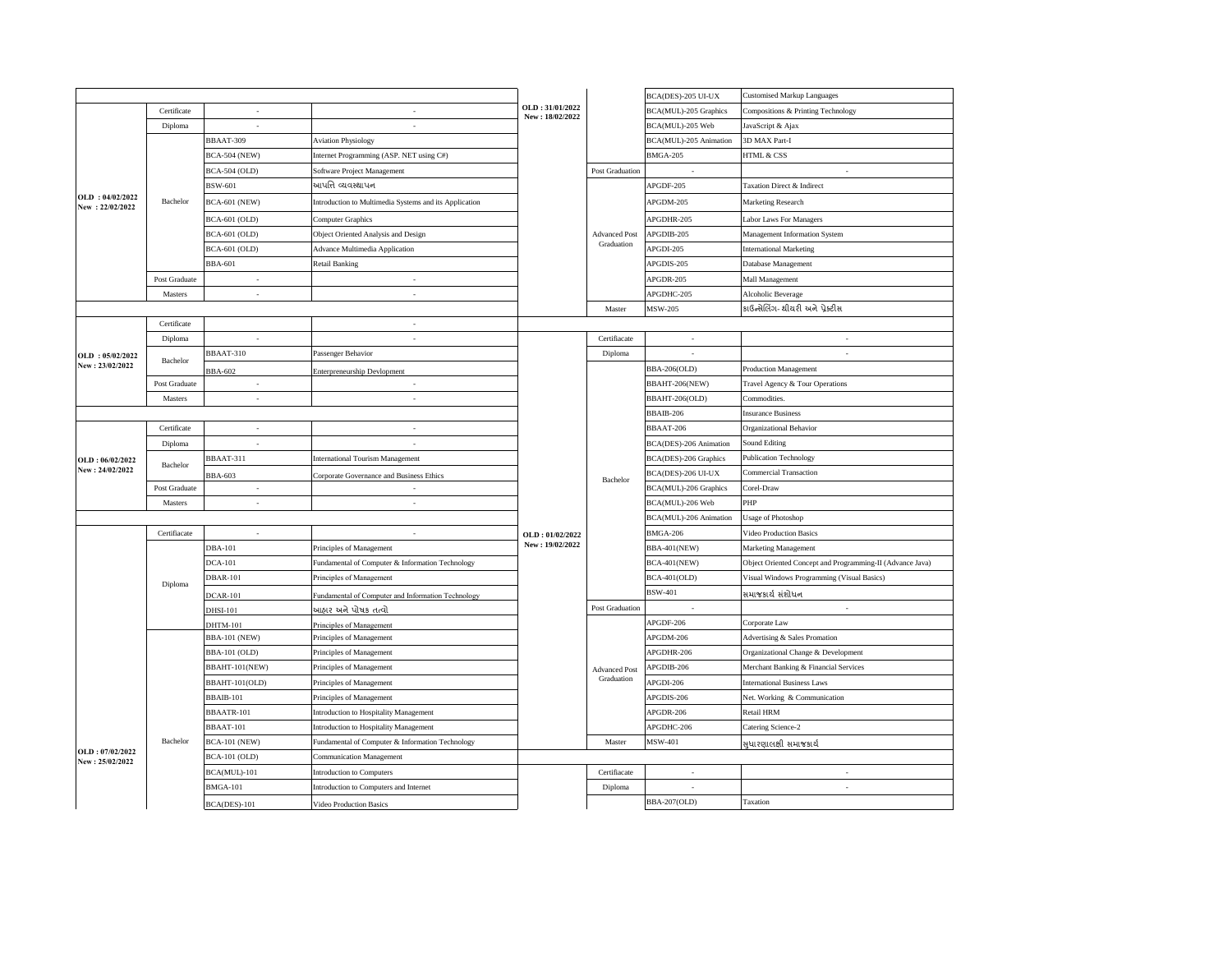|                                    |                                    | <b>BCAR-101</b>      | Fundamental of Computer and Information Technology |                                    |                      | BBAHT-207(OLD)         | Principles & Practices of Tourism Management    |
|------------------------------------|------------------------------------|----------------------|----------------------------------------------------|------------------------------------|----------------------|------------------------|-------------------------------------------------|
|                                    |                                    | <b>BBAR-101</b>      | Principles of Management                           |                                    |                      | BBAIB-207              | Banking Law & Practices                         |
|                                    |                                    | <b>BSWR-101</b>      | સમાજકાર્યનો ઈતિહ્વસ અને દર્શન                      |                                    |                      | BBAAT-207              | <b>Accommodation Leisure Management</b>         |
|                                    |                                    | PGDBA-101            | Principles of Management                           |                                    |                      | BCA(DES)-207 Animation | Video Editing                                   |
|                                    |                                    | <b>PGDF-101</b>      | Financial Accounting                               |                                    |                      | BCA(DES)-207 Graphics  | Story Writing, Story Telling & Story Boarding   |
|                                    | Post Graduation                    | <b>PGDM-101</b>      | Principles of Management                           |                                    |                      | BCA(DES)-207 UI-UX     | Introduction to Global Computer Network-1       |
|                                    |                                    | PGDHR-101            | Principle of Management                            |                                    | Bachelor             | BCA(MUL)-207 Graphics  | Adv Photoshop                                   |
|                                    |                                    | PGDCA-101            | Architecture of Computers                          |                                    |                      | BCA(MUL)-207 Web       | <b>XML</b>                                      |
|                                    |                                    | APGDBA-101           | Principles & Practices of Management               |                                    |                      | BCA(MUL)-207 Animation | 3D MAX Part-II                                  |
|                                    | <b>Advanced Post</b><br>Graduation | APGDHC-101           | Corporate Communication                            |                                    |                      | <b>BMGA-207</b>        | Adobe Premier                                   |
|                                    |                                    | APGDMA-101           | Multimedia Development                             | OLD: 02/02/2022<br>New: 20/02/2022 |                      | <b>BBA-402(NEW)</b>    | Financial Management                            |
|                                    | Master                             | MSW-101              | સમાજકાર્યનો ઇતિહાસ અને દર્શન                       |                                    |                      | <b>BCA-402(NEW)</b>    | E-Commerce                                      |
|                                    |                                    |                      |                                                    |                                    |                      | <b>BCA-402(OLD)</b>    | System Analysis and Design                      |
|                                    | Certifiacate                       | $\sim$               | ×.                                                 |                                    |                      | <b>BSW-402</b>         | સમાજ કલ્યાણ વ્યવસ્થાપન                          |
|                                    |                                    | <b>DBA-102</b>       | <b>Basics of Accounting</b>                        |                                    | Post Graduation      |                        | ٠                                               |
|                                    |                                    | <b>DCA-102</b>       | Operating System & Software Installtion            |                                    |                      | APGDF-207              | Corporate Finance                               |
|                                    |                                    | <b>DBAR-102</b>      | <b>Basics of Accounting</b>                        |                                    |                      | APGDM-207              | Consumer Behavior                               |
|                                    | Diploma                            | <b>DCAR-102</b>      | Operating System and Software Installation         |                                    |                      | APGDHR-207             | Human Resource Planning                         |
|                                    |                                    | DHSI-102             | જળ સ્વચ્છતા                                        |                                    | <b>Advanced Post</b> | APGDIB-207             | Strategic Credit Management                     |
|                                    |                                    | DHTM-102             | Introduction to Hospitality Management             |                                    | Graduation           | APGDI-207              | W.T.O                                           |
|                                    |                                    | <b>BBA-102 (NEW)</b> | <b>Basics of Accounting</b>                        |                                    |                      | APGDIS-207             | I.T. Laws                                       |
|                                    |                                    | BBA-102 (OLD)        | <b>Basics of Accounting</b>                        |                                    |                      | APGDR-207              | Retail Communication                            |
|                                    |                                    | BBAHT-102(NEW)       | Introduction to Hospitality Management             |                                    |                      | APGDHC-207             | Food Processing & Preservation                  |
|                                    |                                    | BBAHT-102(OLD)       | <b>Basics of Accounting</b>                        |                                    | Master               | MSW-402                | આરોગ્ય સંભાળ ક્ષેત્ર સમાજકાર્ય વ્યવહાર          |
|                                    |                                    | BBAIB-102            | <b>Basics of Accounting</b>                        |                                    |                      |                        |                                                 |
|                                    |                                    | BBAATR-102           | English for Hotel & Tourism Industry               |                                    | Certifiacate         | $\sim$                 | ٠                                               |
|                                    |                                    | BBAAT-102            | <b>Communication Management</b>                    |                                    | Diploma              |                        | ×.                                              |
|                                    | Bachelor                           | <b>BCA-102 (NEW)</b> | Operating System & Software Installtion            |                                    |                      | <b>BBA-208(OLD)</b>    | <b>Business Strategies</b>                      |
| OLD: 08/02/2022<br>New: 02/03/2022 |                                    | BCA-102 (OLD)        | Introduction to Computer Organization              |                                    |                      | BBAHT-208(OLD)         | Food Production Techniques                      |
|                                    |                                    | BCA(MUL)-102         | Computer Graphics and Illustrator                  |                                    |                      | BBAIB-208              | Marketing of Financial Product and Services     |
|                                    |                                    | <b>BMGA-102</b>      | Drawing and Sketching, Fine Arts, Commercial Arts  |                                    |                      | BBAAT-208              | Foreign Language                                |
|                                    |                                    | BCA(DES)-102         | Computer Graphics & Digital Illustration Tool      |                                    |                      | BCA(DES)-208 Animation | <b>Character Animation</b>                      |
|                                    |                                    | <b>BCAR-102</b>      | Operating System and Software Installation         |                                    |                      | BCA(DES)-208 Graphics  | Drawing & Sketching, Fine Arts, Commercial Arts |
|                                    |                                    | <b>BBAR-102</b>      | <b>Basics of Accounting</b>                        |                                    |                      | BCA(DES)-208 UI-UX     | Web Design Landscape (UI/UX)                    |
|                                    |                                    | <b>BSWR-102</b>      | માનવ વૃધ્ધિ અને વિકાસ                              |                                    | Bachelor             | BCA(MUL)-208 Graphics  | Indesign                                        |
|                                    |                                    | PGDBA-102            | Economic Environment for Business                  |                                    |                      | BCA(MUL)-208 Web       | E-Commerce                                      |
|                                    |                                    | <b>PGDF-102</b>      | <b>Financial Management</b>                        |                                    |                      | BCA(MUL)-208 Animation | Usage of Sound Forge                            |
|                                    | Post Graduation                    | <b>PGDM-102</b>      | Marketing Communication and Presentation Skills    |                                    |                      | <b>BMGA-208</b>        | After Effects (AFX)                             |
|                                    |                                    | PGDHR-102            | Organisational Behaviour and Change Management     | OLD: 03/02/2022<br>New: 21/02/2022 |                      | <b>BBA-403(NEW)</b>    | Human Resource Management                       |
|                                    |                                    | PGDCA-102            | <b>Object Oriented Concepts</b>                    |                                    |                      | <b>BCA-403(NEW)</b>    | Software Engineering                            |
|                                    |                                    | APGDBA-102           | <b>Accounting for Managers</b>                     |                                    |                      | <b>BCA-403(OLD)</b>    | Core Java                                       |
|                                    | <b>Advanced Post</b><br>Graduation | APGDHC-102           | Catering Science-1                                 |                                    |                      | <b>BSW-403</b>         | સમુદાયો સાથે સમાજકાર્ય વ્યવહાર                  |
|                                    |                                    | APGDMA-102           | <b>User Experience Design</b>                      |                                    | Post Graduation      |                        |                                                 |
|                                    | Master                             | <b>MSW-102</b>       | માનવ વૃદ્ધિ અને વિકાસ                              |                                    |                      | APGDF-208              | Security Analysis & Portfolio Management        |
|                                    |                                    |                      |                                                    |                                    |                      | APGDM-208              | Service Marketing                               |
|                                    |                                    |                      |                                                    |                                    |                      |                        |                                                 |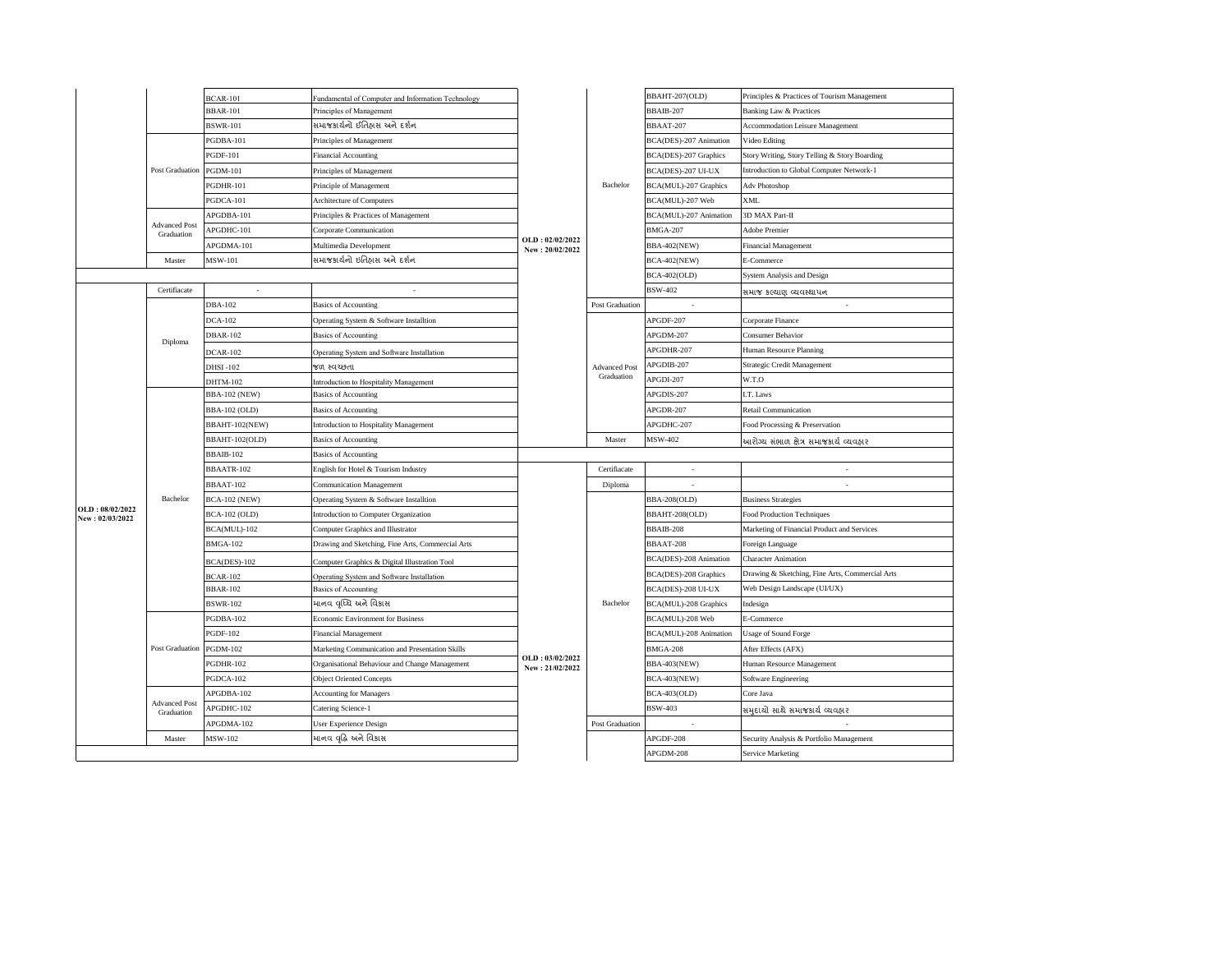|                                    | Certifiacate                       |                      |                                                |                                    |                                    | APGDHR-208          | Managing Performance                                     |
|------------------------------------|------------------------------------|----------------------|------------------------------------------------|------------------------------------|------------------------------------|---------------------|----------------------------------------------------------|
|                                    |                                    | <b>DBA-103</b>       | <b>Business Communication Skill</b>            |                                    | <b>Advanced Post</b>               | APGDIB-208          | <b>Legal Aspects Of Banking</b>                          |
|                                    |                                    | $DCA-103$            | Fundamental of Programming Using 'C' Language  |                                    | Graduation                         | APGDI-208           | Foreign Trade Policy Of India                            |
|                                    | Diploma                            | <b>DBAR-103</b>      | <b>Business Communication Skills</b>           |                                    |                                    | APGDIS-208          | Data Warehousing & Data Mining                           |
|                                    |                                    | $DCAR-103$           | Fundamental of Programming Using C Language    |                                    |                                    | APGDR-208           | Store Design & Visual Merchanding                        |
|                                    |                                    | <b>DHSI-103</b>      | માનવ આરોગ્ય સુરક્ષા                            |                                    |                                    | APGDHC-208          | Food Biochemistry & Nutrition                            |
|                                    |                                    | <b>DHTM-103</b>      | Principles and Practices of Tourism            |                                    | Master                             | MSW-403             | કામદાર કલ્યાણ અને સમાજકાર્ય વ્યવહાર                      |
|                                    |                                    | <b>BBA-103 (NEW)</b> | <b>Business Communication Skill</b>            |                                    |                                    |                     |                                                          |
|                                    |                                    | <b>BBA-103 (OLD)</b> | <b>Business Communication Skill</b>            |                                    | Certifiacate                       | ÷.                  |                                                          |
|                                    |                                    | BBAHT-103(NEW)       | Principles and Practices of Tourism            |                                    | Diploma                            |                     |                                                          |
|                                    |                                    | BBAHT-103(OLD)       | <b>Business Communication Skill</b>            |                                    |                                    | BBAHT-209(OLD)      | <b>Hospitality Marketing</b>                             |
|                                    |                                    | BBAIB-103            | <b>Business Communication Skill</b>            |                                    |                                    | BBAIB-209           | Practices of General Insurance                           |
|                                    |                                    | BBAATR-103           | Principles of Management                       |                                    |                                    | BBAAT-209           | Air Cargo Management                                     |
|                                    |                                    | BBAAT-103            | Principles of Management                       |                                    | Bachelor                           | <b>BMGA-209</b>     | Working with Sound Forge-I                               |
|                                    | Bachelor                           | <b>BCA-103(NEW)</b>  | Fundamental of Programming Using 'C' Language  | OLD: 04/02/2022<br>New: 22/02/2022 |                                    | <b>BBA-404(NEW)</b> | Production & Operation Management                        |
| OLD: 09/02/2022<br>New: 03/03/2022 |                                    | <b>BCA-103(OLD)</b>  | Introduction to Internet Technologies and HTML |                                    |                                    | <b>BCA-404(NEW)</b> | Client/Server Architecture and Interface(C#)             |
|                                    |                                    | BCA(MUL)-103         | Printing & Resolution                          |                                    |                                    | <b>BCA-404(OLD)</b> | Mathematics Part-II (Scientific & Statistical Computing) |
|                                    |                                    | <b>BMGA-103</b>      | Computer Graphics & Illustrator                |                                    | <b>Post Graduation</b>             |                     |                                                          |
|                                    |                                    | $BCA(DES)-103$       | Printing & Resolution                          |                                    |                                    | APGDF-209           | Strategic Cost Management                                |
|                                    |                                    | <b>BCAR-103</b>      | Fundamental of Programming Using C Language    |                                    |                                    | APGDM-209           | <b>Brand Management</b>                                  |
|                                    |                                    | <b>BBAR-103</b>      | <b>Business Communication Skills</b>           |                                    |                                    | APGDHR-209          | Human Resource Development                               |
|                                    |                                    | <b>BSWR-103</b>      | Communicative English                          |                                    | <b>Advanced Post</b><br>Graduation | APGDIB-209          | Treasury & Risk Management                               |
|                                    |                                    | PGDBA-103            | <b>Accounting for Managers</b>                 |                                    |                                    | APGDI-209           | E- Commerce                                              |
|                                    |                                    | <b>PGDF-103</b>      | <b>Financial Markets</b>                       |                                    |                                    | APGDIS-209          | I.T. Security                                            |
|                                    | Post Graduation                    | <b>PGDM-103</b>      | <b>Customer Service Management</b>             |                                    |                                    | APGDR-209           | <b>Retail Statutory Obligations</b>                      |
|                                    |                                    | PGDHR-103            | Strategic Management                           |                                    | Master                             |                     | ٠                                                        |
|                                    |                                    | PGDCA-103            | Relational Database Management                 |                                    |                                    |                     |                                                          |
|                                    |                                    | APGDBA-103           | Human Resource Management                      |                                    | Certifiacate                       |                     |                                                          |
|                                    | <b>Advanced Post</b><br>Graduation | APGDHC-103           | Accommodation & Leisure Management             |                                    | Diploma                            |                     | ٠                                                        |
|                                    |                                    | APGDMA-103           | Multimedia Imagine                             |                                    |                                    | BBAHT-210(OLD)      | <b>Accommodation Management</b>                          |
|                                    | Master                             | <b>MSW-103</b>       | સામાજિક વિજ્ઞાનોનો પરિચય                       |                                    | <b>Bachelor</b>                    | BBAIB-210           | Retail Management & Retail Banking                       |
|                                    |                                    |                      |                                                |                                    |                                    |                     |                                                          |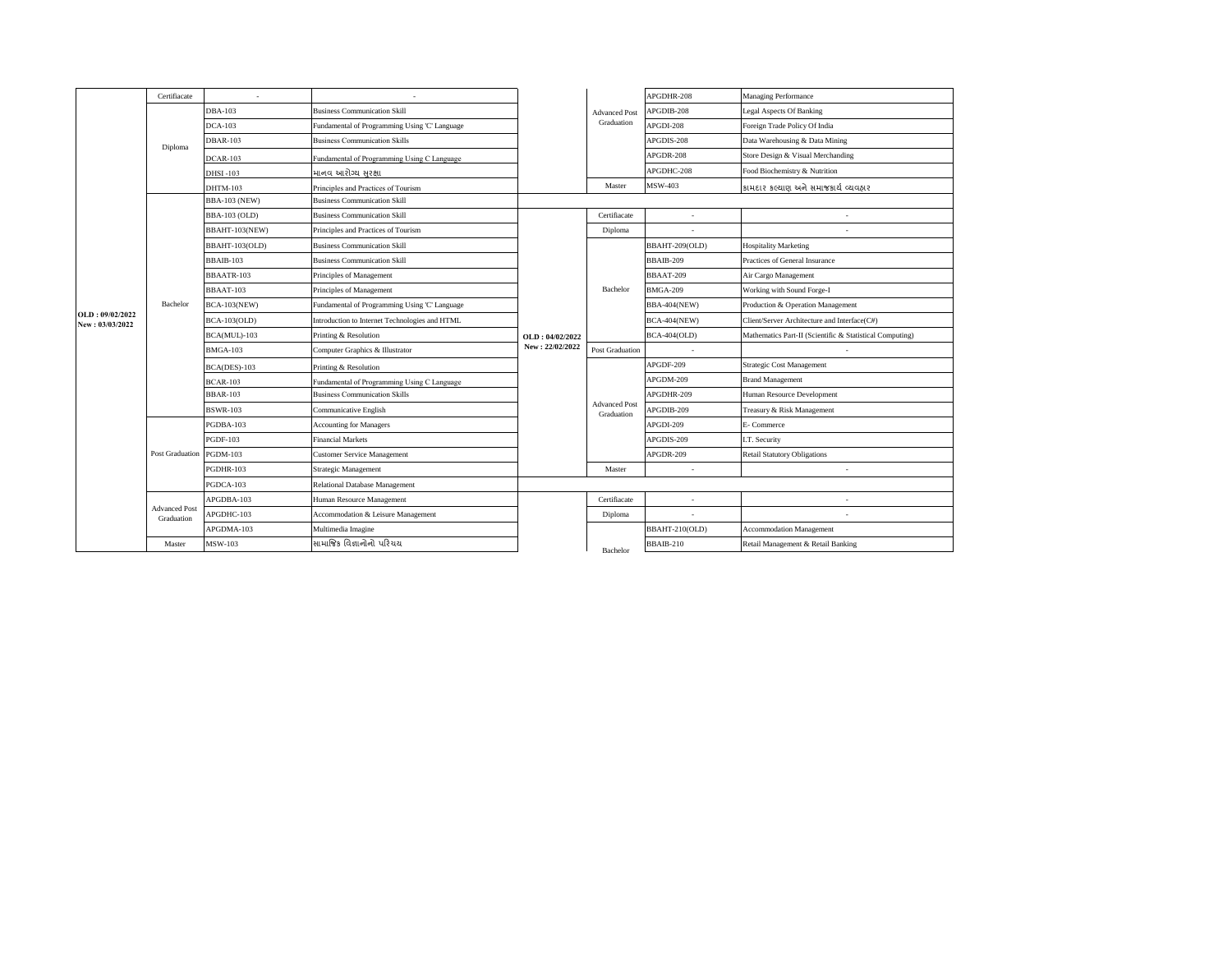|                 |                                    |                      |                                                |                                    | Davirons                           | BBAAT-210       | <b>Flight Operation Management</b>          |
|-----------------|------------------------------------|----------------------|------------------------------------------------|------------------------------------|------------------------------------|-----------------|---------------------------------------------|
|                 | Certifiacate                       |                      |                                                |                                    |                                    | <b>BMGA-210</b> | Working with Dreamweaver                    |
|                 |                                    | <b>DBA-104</b>       | Fundamental of Human Skills                    | OLD: 05/02/2022<br>New: 23/02/2022 | <b>Post Graduation</b>             | ÷.              |                                             |
|                 |                                    | <b>DCA-104</b>       | Introduction to Internet Technologies & HTML   |                                    |                                    | APGDF-210       | <b>Indian Financial System</b>              |
|                 | Diploma                            | <b>DBAR-104</b>      | <b>Business Economics</b>                      |                                    |                                    | APGDM-210       | Sales & Distribution Management             |
|                 |                                    | DCAR-104             | Introduction to Internet Technologies and HTML |                                    |                                    | APGDHR-210      | Management of Training and Development      |
|                 |                                    | <b>DHSI-104</b>      | પર્યાવરણીય સ્વચ્છતા                            |                                    | <b>Advanced Post</b><br>Graduation | APGDIB-210      | Organizational Behavior                     |
|                 |                                    | <b>DHTM-104</b>      | Introduction to Accounting & Book Keeping      |                                    |                                    | APGDI-210       | Global Competitiveness & Strategic Alliance |
|                 |                                    | <b>BBA-104 (NEW)</b> | Fundamental of Human Skills                    |                                    |                                    | APGDIS-210      | <b>Enterprise Resource Planning</b>         |
|                 |                                    | <b>BBA-104 (OLD)</b> | Computer Application                           |                                    |                                    | APGDR-210       | Retail Advertisements & Sales Promotion     |
|                 |                                    | BBAHT-104 (NEW)      | Introduction to Accounting & Book Keeping      |                                    | Master                             | ×.              |                                             |
|                 |                                    | BBAHT-104 (OLD)      | Computer Application                           |                                    |                                    |                 |                                             |
|                 |                                    | BBAIB-104            | <b>Computer Application</b>                    |                                    | Certifiacate                       | ٠               |                                             |
|                 | Bachelor                           | BBAATR-104           | Geography of Tourism-I                         |                                    | Diploma                            |                 |                                             |
|                 |                                    | BBAAT-104            | Geography of Tourism-I                         | OLD: 06/02/2022                    | Bachelor                           | BBAAT-211       | Introduction to Catering                    |
| OLD: 10/02/2022 |                                    | <b>BCA-104 (NEW)</b> | Introduction to Internet Technologies & HTML   | New: 24/02/2022                    | <b>Post Graduation</b>             | ÷.              | $\sim$                                      |
| New: 04/03/2022 |                                    | <b>BCA-104 (OLD)</b> | Fundamental of Programming Using 'C' Lauguage  |                                    | <b>Advanced Post</b><br>Graduation | ٠               | $\sim$                                      |
|                 |                                    | BCA(MUL)-104         | <b>Communication Skills</b>                    |                                    | Master                             | ×               | $\sim$                                      |
|                 |                                    | BCA(DES)-104         | <b>Motion Graphics</b>                         |                                    |                                    |                 |                                             |
|                 |                                    | <b>BCAR-104</b>      | Introduction to Internet Technologies and HTML | $\overline{\phantom{a}}$           | $\sim$                             | ٠               | $\sim$                                      |
|                 |                                    | <b>BBAR-104</b>      | <b>Business Economics</b>                      | $\overline{\phantom{a}}$           | $\sim$                             | ×               | $\sim$                                      |
|                 |                                    | <b>BMGA-104</b>      | <b>Communication Skills</b>                    | ä,                                 |                                    | ×               | $\sim$                                      |
|                 |                                    | PGDBA-104            | Managerial Skills and Communication            | ä,                                 | $\sim$                             | ×.              |                                             |
|                 |                                    | <b>PGDF-104</b>      | Management for Financial Services              | $\overline{a}$                     | $\sim$                             | ×.              |                                             |
|                 | Post Graduation                    | <b>PGDM-104</b>      | Sales and Distribution Management              | ٠                                  | $\sim$                             | ×               | . п.                                        |
|                 |                                    | PGDHR-104            | Management of Human Resource                   | $\overline{\phantom{a}}$           |                                    | ×.              |                                             |
|                 |                                    | PGDCA-104            | Fundamentals of Operating System               | ٠                                  | $\sim$                             | ×.              |                                             |
|                 |                                    | APGDBA-104           | Marketing Management                           | $\overline{a}$                     | $\sim$                             | ×               | ÷                                           |
|                 | <b>Advanced Post</b><br>Graduation | APGDHC-104           | Front Office & Public Relation                 | ٠                                  | $\sim$                             | ×.              | $\sim$                                      |
|                 |                                    | APGDMA-104           | Multimedia Authoring                           | ٠                                  | $\sim$                             | ×.              | . п.                                        |
|                 | Master                             |                      | ٠                                              | ×                                  |                                    |                 |                                             |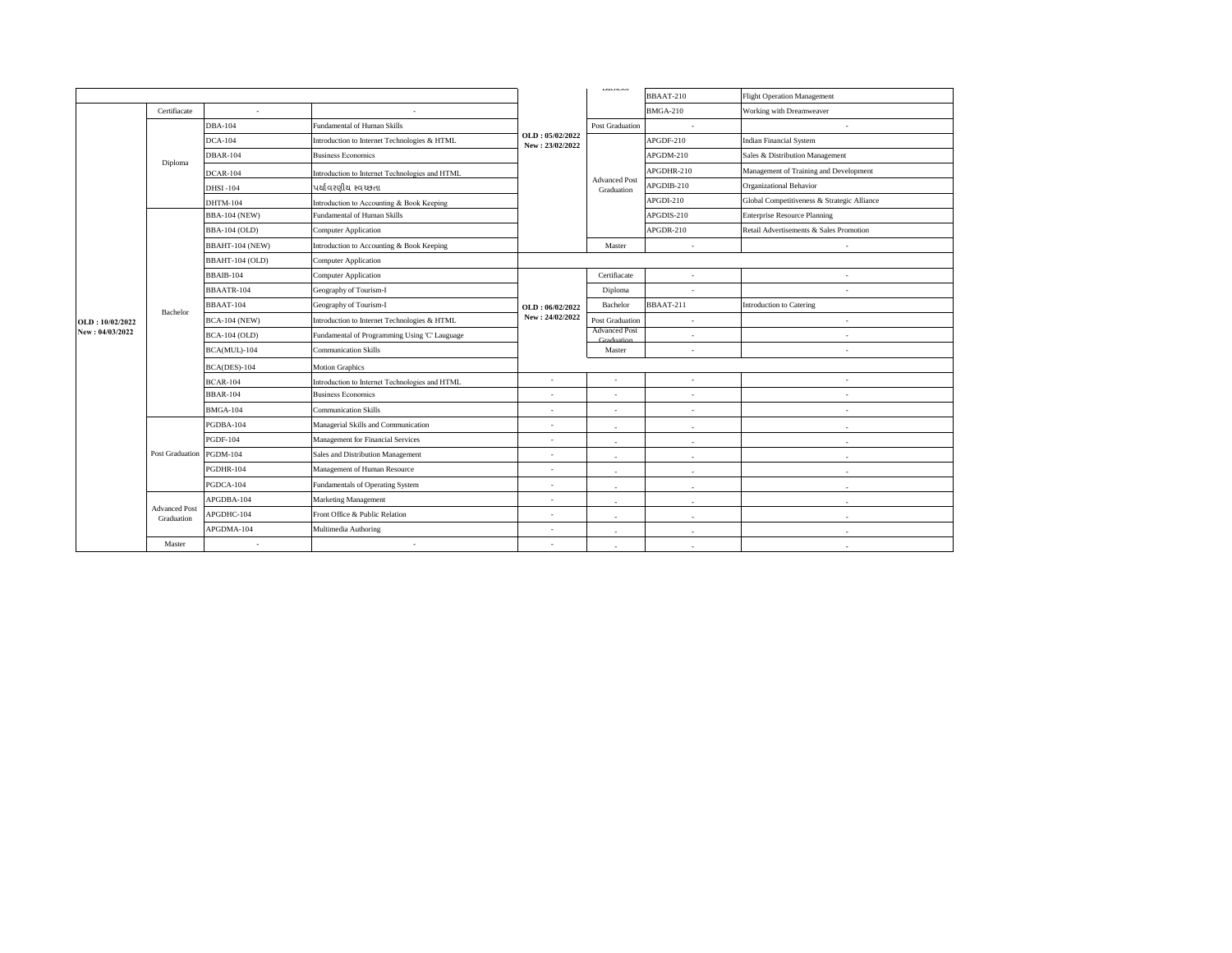|                 |                                    |                          |                                                    | ×.                       | $\sim$       |                          | ×  |
|-----------------|------------------------------------|--------------------------|----------------------------------------------------|--------------------------|--------------|--------------------------|----|
|                 | Certifiacate                       | FLCE (Theory)            |                                                    |                          | $\sim$       |                          | ×  |
|                 |                                    | FLCF (Theory)            | $\sim$                                             | $\sim$                   |              |                          | ×  |
|                 |                                    | <b>DCA-105</b>           | Introduction to Computer Application(Office Suite) | $\sim$                   |              |                          |    |
|                 | Diploma                            | <b>DCAR-105</b>          | <b>Communication Skills</b>                        | $\overline{\phantom{a}}$ |              |                          |    |
|                 |                                    | <b>DHSI-105</b>          | કચરાનો નિકાલ                                       | ×,                       |              |                          |    |
|                 |                                    | DHTM-105                 | <b>Basics of Food Production</b>                   | ×.                       |              |                          |    |
|                 |                                    | <b>BBA-105 (OLD)</b>     | Human Resource Planning                            | $\sim$                   |              |                          |    |
|                 |                                    | BBAHT-105 (NEW)          | <b>Basics of Food Production</b>                   | $\overline{\phantom{a}}$ |              |                          |    |
|                 |                                    | BBAHT-105 (OLD)          | Front Office Management                            | $\overline{\phantom{a}}$ | ٠            | $\overline{\phantom{a}}$ | ٠  |
|                 |                                    | BBAIB-105                | <b>Financial Mathematics</b>                       | ä,                       |              |                          |    |
| OLD: 11/02/2022 |                                    | BBAATR-105               | Front Office Management                            | $\overline{\phantom{a}}$ | $\epsilon$   |                          | ×, |
| New: 05/03/2022 | Bachelor                           | BBAAT-105                | <b>Basics of Account</b>                           | ×                        |              | ×.                       | i. |
|                 |                                    | <b>BCA-105 (NEW)</b>     | Introduction to Computer Application(Office Suite) | $\sim$                   |              |                          |    |
|                 |                                    | <b>BCA-105 (OLD)</b>     | Introduction to Computer Application(Office Suite) | $\overline{\phantom{a}}$ |              |                          |    |
|                 |                                    | BCA(MUL)-105             | Visual Communication                               | $\epsilon$               |              |                          |    |
|                 |                                    | <b>BMGA-105</b>          | Story Writing, Storytelling & Story Boarding       | $\overline{\phantom{a}}$ |              |                          |    |
|                 |                                    | <b>BCAR-105</b>          | Communication Skills                               | ×                        | $\sim$       | ٠                        | ٠  |
|                 |                                    | $BCA(DES)-105$           | Digital Audio                                      | ×.                       |              |                          |    |
|                 | Post Graduation                    | $\overline{\phantom{a}}$ | $\sim$                                             | $\sim$                   | $\sim$       | $\overline{\phantom{a}}$ | ٠  |
|                 | <b>Advanced Post</b><br>Graduation | APGDBA-105               | Computer Application                               | $\overline{\phantom{a}}$ |              |                          |    |
|                 |                                    | APGDHC-105               | <b>Hotel Engineering Services</b>                  | $\overline{\phantom{a}}$ |              | ä,                       | ä, |
|                 |                                    | APGDMA-105               | Effective communication                            | $\overline{\phantom{a}}$ |              |                          | ×  |
|                 | Master                             | MSW-105                  | સામાજિક સમસ્યાઓ                                    | $\sim$                   |              |                          |    |
|                 |                                    |                          |                                                    | $\epsilon$               | $\mathbf{r}$ | ٠                        |    |
|                 | Certifiacate                       | $\sim$                   | i.                                                 | ×.                       |              |                          |    |
|                 | Diploma                            | DHTM-106                 | Introduction to Front Office Management            | $\epsilon$               | $\sim$       | ä,                       | ٠  |
|                 |                                    | <b>BBA-106 (OLD)</b>     | <b>Business Economics</b>                          | $\overline{\phantom{a}}$ |              |                          |    |
|                 |                                    | BBAHT-106 (NEW)          | Introduction to Front Office Management            | $\sim$                   | ×.           | ÷.                       | ÷. |
|                 |                                    | BBAHT-106 (OLD)          | <b>Business Organization</b>                       | $\epsilon$               | $\sim$       | ÷.                       | ×. |
|                 |                                    | BBAIB-106                | <b>Business Organization</b>                       | $\sim$                   |              |                          |    |
|                 | Bachelor                           | BBAATR-106               | <b>Flight Catering</b>                             | $\sim$                   | - 2          | i.                       | ×  |
| OLD: 12/02/2022 |                                    | BBAAT-106                | <b>Flight Catering</b>                             | $\overline{\phantom{a}}$ |              |                          |    |
| New: 06/03/2022 |                                    | BCA(MUL)-106             | Photoshop                                          | $\sim$                   |              |                          |    |
|                 |                                    | <b>BMGA-106</b>          | Photoshop                                          | $\epsilon$               | ٠            | ٠                        |    |
|                 |                                    | $BCA(DES)-106$           | <b>Image Editing and Processing</b>                | $\sim$                   |              |                          |    |
|                 | Post Graduation                    | ÷.                       | $\sim$                                             | ×.                       |              |                          |    |
|                 |                                    | APGDBA-106               | Financial Management                               | $\overline{\phantom{a}}$ |              |                          |    |
|                 | <b>Advanced Post</b><br>Graduation | APGDHC-106               | Supervisions in Hospitality                        | $\overline{\phantom{a}}$ |              |                          |    |
|                 |                                    | APGDMA-106               | <b>Information Design</b>                          | ×,                       | $\sim$       | ×.                       | ×  |
|                 | Master                             | $\sim$                   | $\sim$                                             | $\sim$                   |              |                          |    |